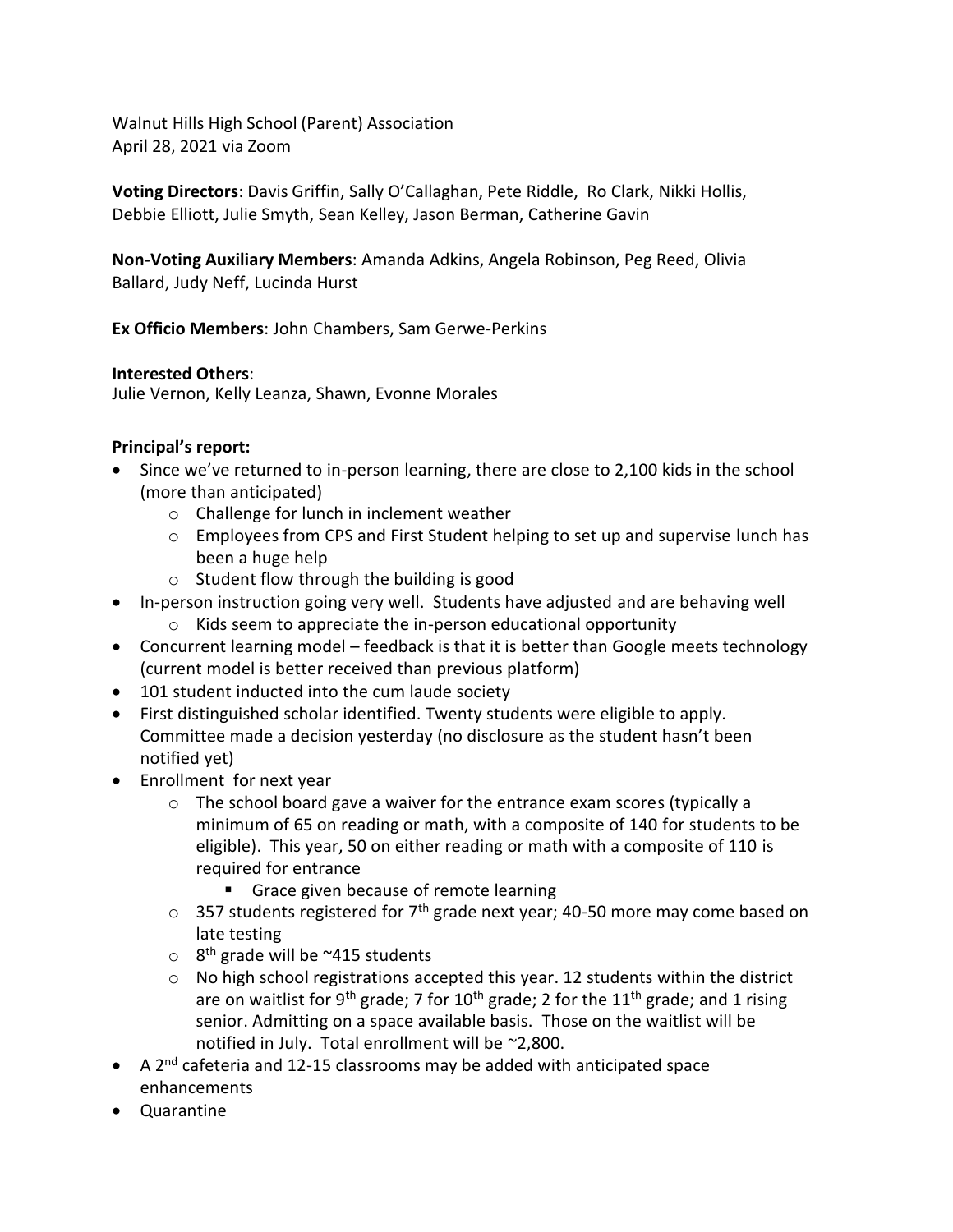- o Requirements are define per CPS at the district level and public health department (10 day requirement)
	- Must have a negative COVID test to return to school when any absence due to illness is called in
- Schedule options for next year
	- $\circ$  Traditional bell schedule or block schedule depends on the COVID situation
- Janet Fine will not be replaced. Three candidates (all new hires to district without a experience in the treasurer's job). \$750-850,000 is taken in each year at WHHS and an experienced person filling the permanent person is needed. Tamella Paul is the acting treasurer (a district veteran) and all transactions are being handled as per usual
- Summer Scholars
	- o Is for enrichment
	- o Is running concurrently with remedial summer school
	- o Most core subject areas will be covered

## **Amanda Atkins Updates:**

- 19MAY2021 = Staff appreciation day
	- o We usually do lunch and small gifts
	- $\circ$  We want to recognize teachers and staff (238 people in total). Administration is getting a separate gift
	- $\circ$  Reaching out to students and parents for emails or handwritten notes so they can show appreciation to staff
	- $\circ$  Gift card and chocolate baskets will be provided, as well. We can authorize an amount per person (\$25 per person is about \$6000)
		- Will send an email out to vote on this
- Everyone should let Amanda know if they wish to maintain their (parent association/class liaison) roles for next year
- No May meeting scheduled

## **Updates from each area/grade level**

## **12th Grade:**

- Prom held
- Spirit week 17-21MAY
- Graduation 27MAY
- Yard signs- checking with teacher liaison

# **11th grade:**

- Disappointed that they couldn't do a Junior Prom
- Many are campaigning for next year to maintain their leadership roles

# **10th grade:**

- Hygiene drive complete
- MOD pizza (tonight) and Chipotle fundraiser on 04MAY
- Trying to determine if they can host some sort of in-person event (tbd)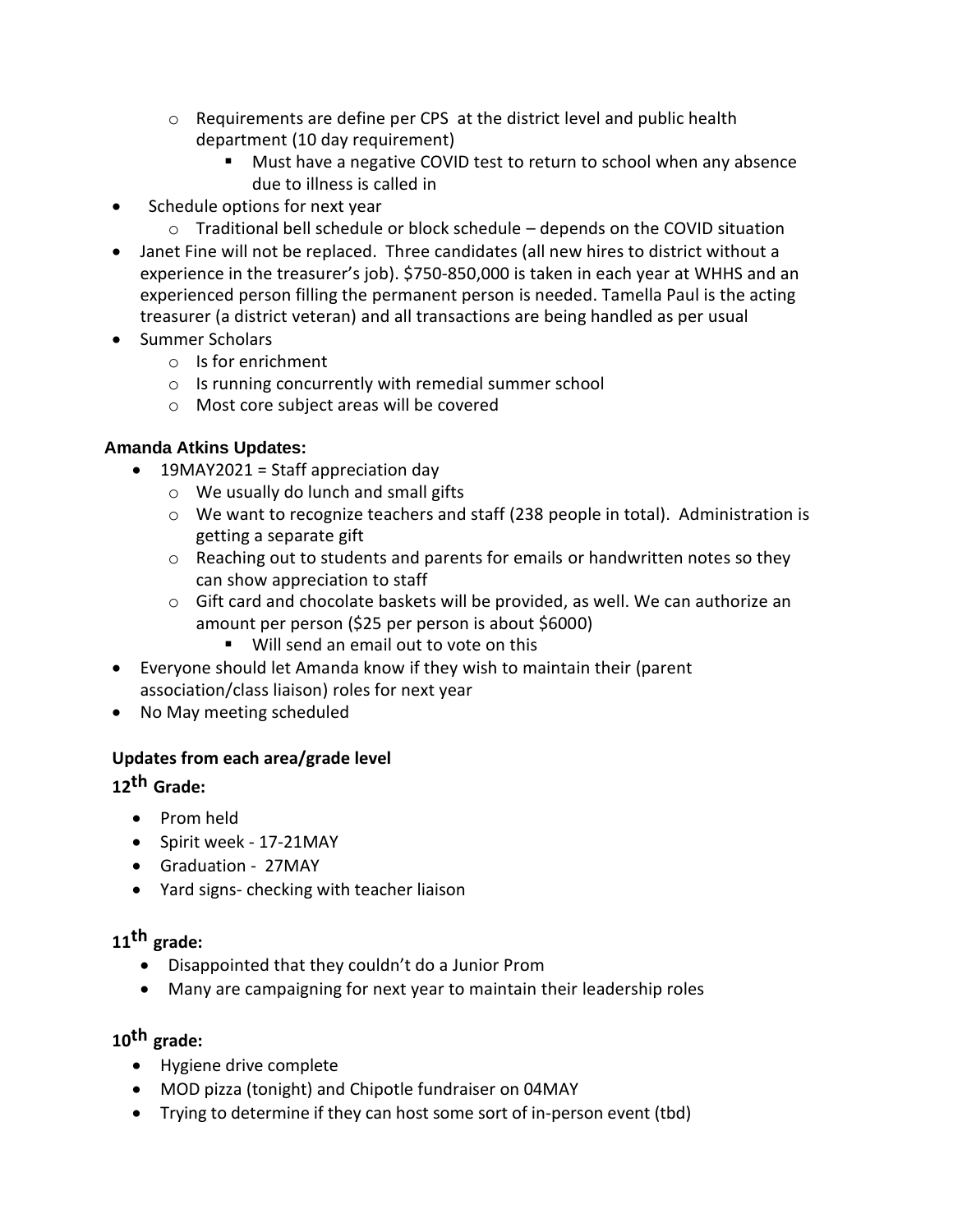# **9 th grade:**

• No FROSH

# **7 th/8 th grade:**

• No updates

## **Finance:**

- \$25,000 check sent to Athletics and Music. This is \$10,000 less than typical year. One more college counselor payment is due as well as funding for staff appreciation week
- Working budget for next year modeled after 2019-2020
	- o Will be tweaked in the fall
	- o Walnutfest will help support the budget next year
	- o Librarians book share program. District is hoping to support this program district wide
- Is a staff appreciation activity planned every year? Yes, it is usually a lunch. We've done minor things (e.g. raffles). It has specifically limited to teachers in past. More inclusive this year.
- WHIP and athletics going down \$6,000 each in proposed budget for the upcoming year. If we aim higher with fundraising, we may be able to fund more in these areas.

## **Theatre:**

- Finished production of To the Meadow and Back Again. Can still be streamed. Check it out
- Junior High Musical, FROZEN, is coming up on May  $6^{th}$ ,  $7^{th}$ , and  $8^{th}$  at 7:00 p.m.
- Live show request denied, but a petition was raised to challenge this; inconsistency in Fine Arts and sports support and requirements has been problematic
	- o Parents did speak to this at most recent CPS board meeting
	- $\circ$  A link to the petition regarding decline of live show is in the slides

## **WHIP:**

• Looking at the possibility of a yearend outdoor concert

## **LSDMC:**

• No update since last meeting except  $1<sup>st</sup>$  year of distinguished scholar determined

## **ILT:**

• Schedules discussed without consensus. Started with 8 schedules. Now down to three options; four lunches are needed because of current space constraints, Decision expected 12May

## **LOE:**

• Donations at about \$91,000